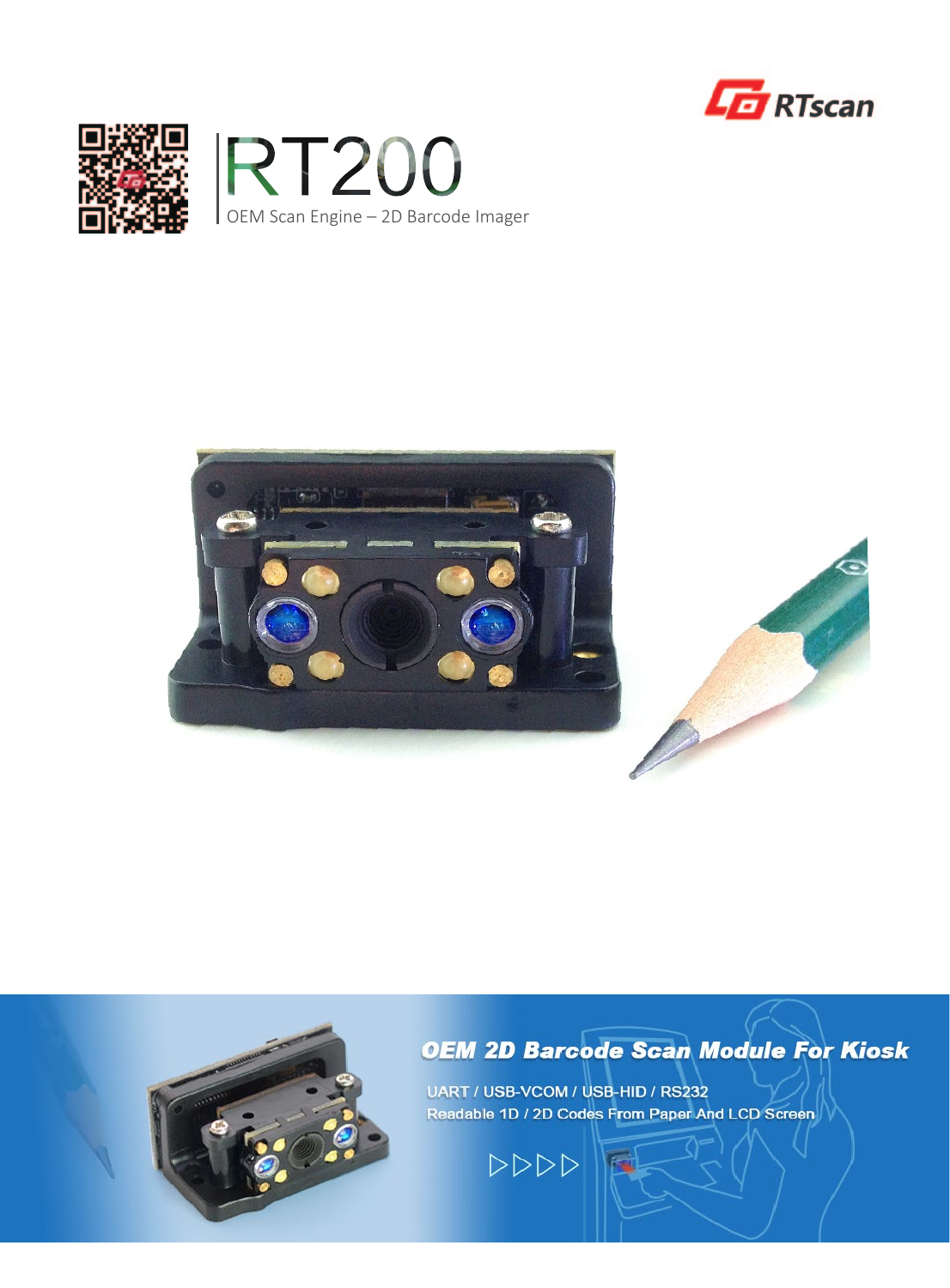

## **2D Barcode Imager**

.

- Based on state-of the-art CMOS  $\ddot{\phantom{1}}$ technology & advanced image processing and decoding technology, RT200 is a high performance 2D imager, it can read poorly printed 1D/2D bar code, and also can read 1D/2D bar code from mobile phone screen
- As an embedded module, it's compact  $\blacktriangleright$ designed and widely used for data collection terminals, kiosks, robotic automation, medical instruments and countless other applications. Many manufacturers have chosen RT200 for their product design and used for embedded, high-performance data collection.
- The RT200 is also outstanding in user  $\blacktriangleright$ friendly, in addition to the TTL UART interface, it also supports USB output with our evaluation kit board, and we also provide open SDK API such as image capture, I/O interface, etc. for integration.

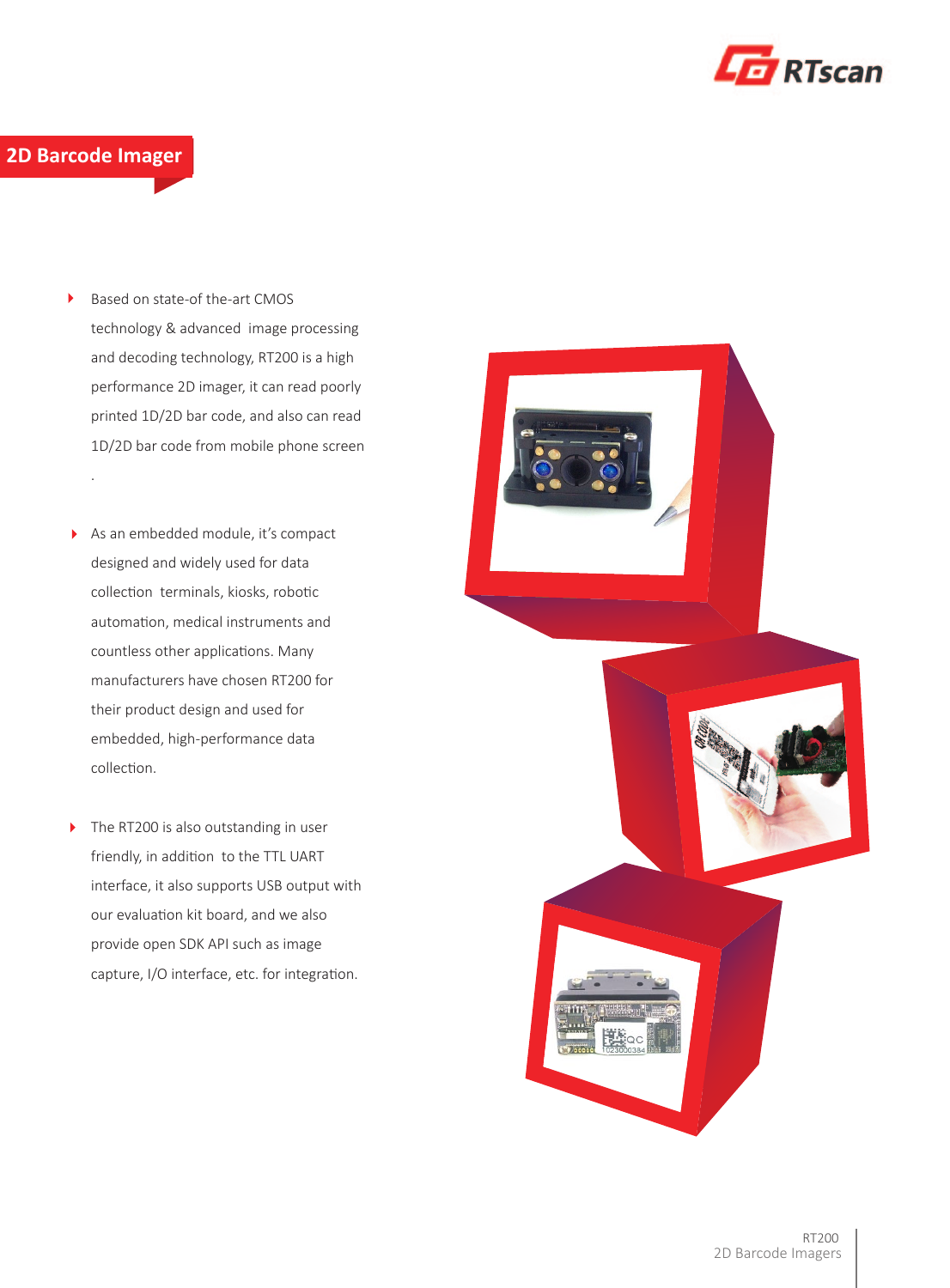

#### **Features:**

- Compact, easy to be embedded
- Support most of 1D/2D code decoding
- With high performance processing chip inside, it is outstanding in excellent performance to read bar code from phone  $\bullet$

screen

- Easy to be programmed, support firmware upgrade  $\bullet$
- Flexible with customization

### **Interface:**

- $\blacktriangleright$ TTL: the module itself with TTL serial output
- $\blacktriangleright$ USB: the emulation kit board with USB interface (the emulation kit board can be bought together)
- RS232: the interface of the emulation kit board can  $\ddot{\phantom{1}}$ be also RS232

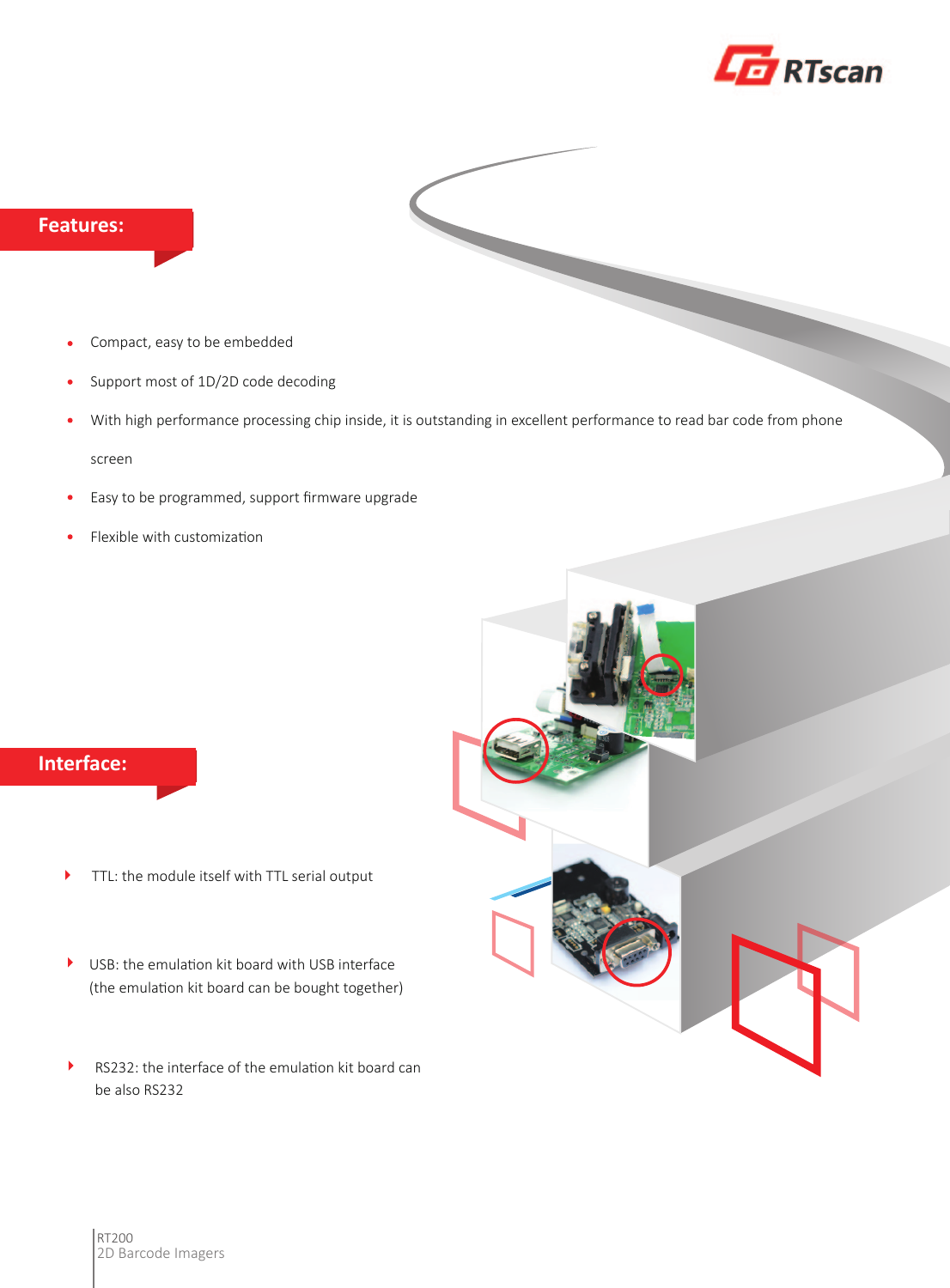

▶ The emulation kit board provides RS232 or USB interface, with very compact design.

By using this emulation kit board together, you can reduce time to develop and integrate the 2D imager with your system so as to speed up your process to promote your system to the market.

## **Specification:**

| Dimensions (LxWxH)            | 36.35mm×19.43mm×23.3mm.                                              |
|-------------------------------|----------------------------------------------------------------------|
| Weight                        | 25g                                                                  |
| Electrical                    |                                                                      |
| Input Voltage                 | 3.3 VDC                                                              |
| <b>Operating Power</b>        | 9.9 W (300mA @ 3.3 VDC)                                              |
| Standby Power                 | 2.21 W (70mA @ 3.3VDC)                                               |
| Host System Interfaces        | TTL level serial, or if with emulation kit: USB virtual COM, RS232   |
| LED class                     | EN62471:2008                                                         |
| Electromagnetic compatibility | EN55022, EN55024, EN60950-1                                          |
| Environmental                 |                                                                      |
| Operating Temperature         | $0^{\circ}$ C to 40 $^{\circ}$ C                                     |
| Storage Temperature           | -40°C to 60°C                                                        |
| Humidity                      | 5% to 95% relative humidity, non-condensing                          |
| Drop                          | withstand 1.0 m drops to concrete on each of the faces               |
| <b>Illumination Level</b>     | 0 to 100,000 lux                                                     |
| Scan Performance              |                                                                      |
| Scan Pattern                  | Area Image                                                           |
| Optical Resolution            | 752*480 pixels                                                       |
| Scan Angle                    | Omnidirectional                                                      |
| Symbol Contrast               | 25% minimum reflectance difference                                   |
| Pitch, Skew                   | 75°, 75°                                                             |
| Decode Capability             | 2D: PDF417, Data Matrix, QR code, Aztec                              |
|                               | 1D: UPC\EAN (UPC-A, UPC-E, EAN-13, EAN-8), Codabar, Standard 2 of 5  |
|                               | (Industrial 2 of 5), Matrix 2 of 5, interleaved 2 of 5, Code11, MSI, |
|                               | GS1 DataBar, Code 128, Code 39, Code 93                              |
| Warranty                      | 1 year factory warranty                                              |